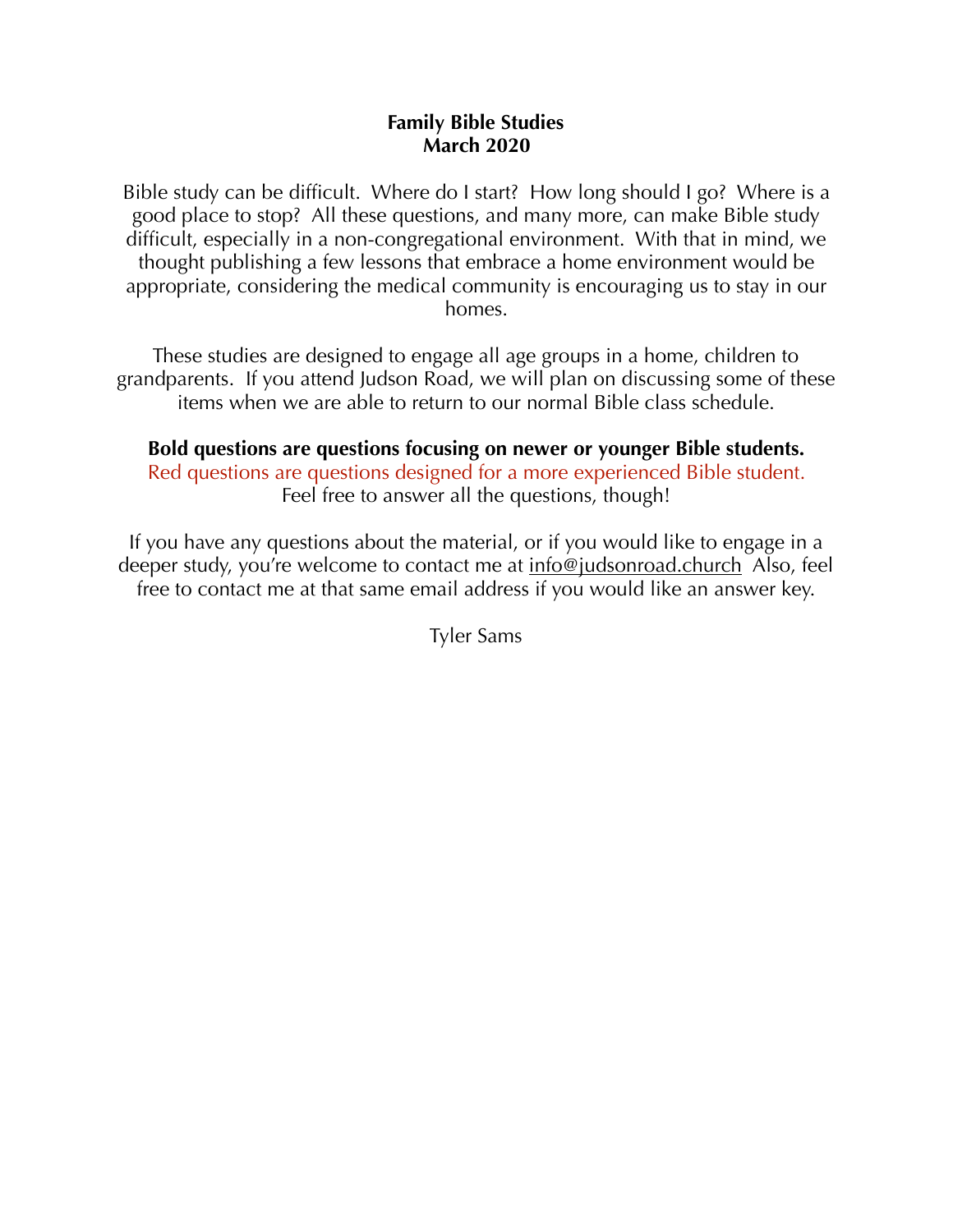## **Family Bible Study #1 — Beginnings**

The story of the Bible begins at an appropriate place — the first book in our Bibles. In this study, we're going to talk about the first book of the Bible and the significance that book has to our lives today. If you haven't done so already, why not gather your family or friends around a table? Let's take out our Bibles (physical copies, if you have them) and begin!

# **1) What is the name of the first book of the Bible?**

# 2) What is the meaning of that name?

- 3) What are some beginnings we see in the first three chapters of that book?
- 4) What day of creation would you like to have seen personally? Why?

# **5) Who are the first people that God created?**

- 6) Have someone set a timer for 1 minute. Have another person with pen and paper ready. Choose one person at the table to name as many people as they can who appear in the first book of the Bible. If you want to challenge someone else, have someone wear earphones or walk out of the room while the first person is having their turn. (Have some fun with this — video it and we'll try to share some of the videos)
- 7) Work together as a group and put those names in chronological order.
- 8) Find two places where the first book of the Bible referenced in the New Testament?
- 9) What does Romans 15.4 teach us about the importance of the Old Testament in our lives today?

Let's close with a prayer. In our prayer, let's thank God for some of the things He *has created that we enjoy. Everybody contribute at least one thought and then let's pray together.*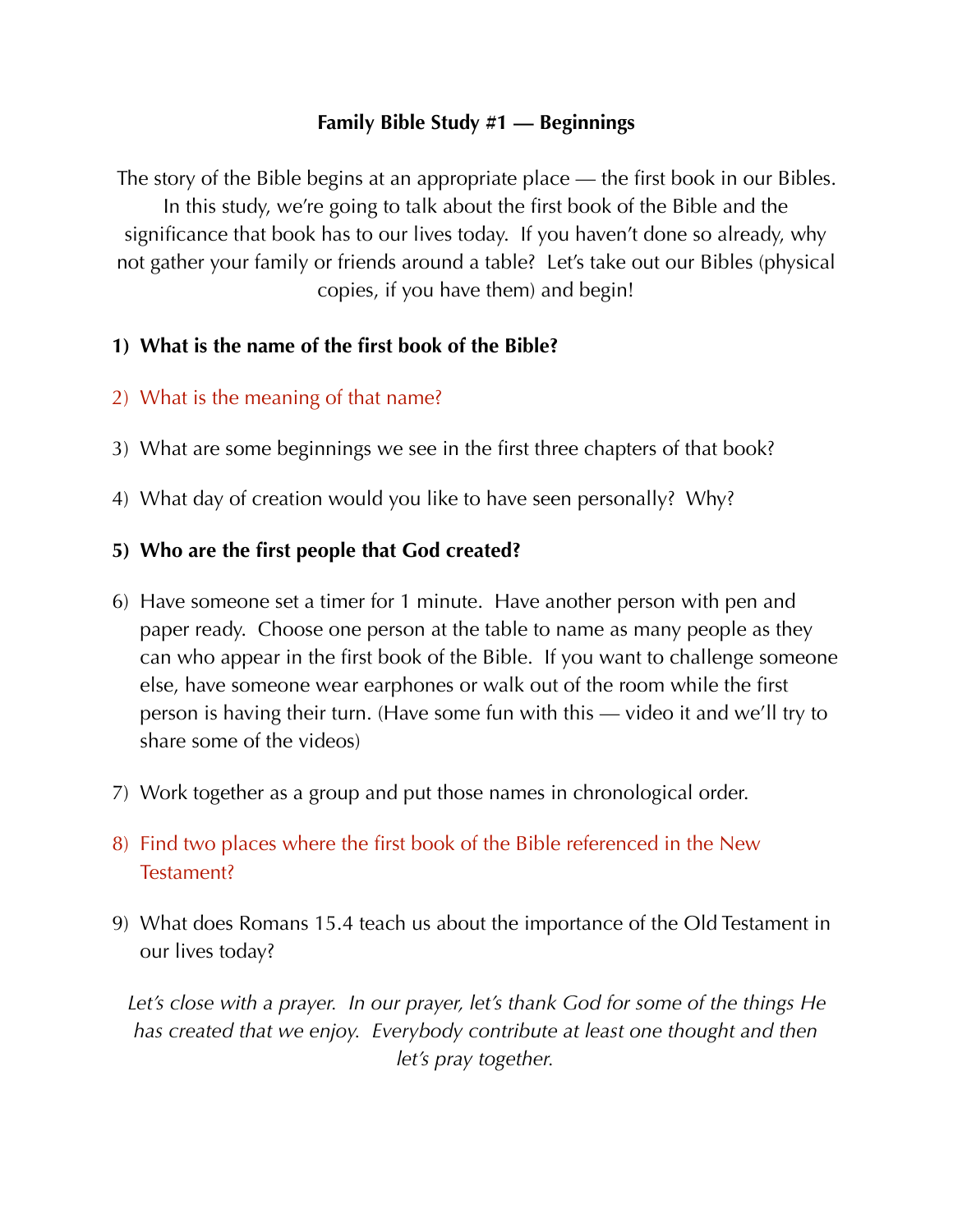# **Family Bible Study #2 — A Special People**

The story of the Bible transitions to focus primarily on one group of people — the Jews. For a number of different reasons, the Jews occupy a significant place through the end of the Old Testament. In this lesson, we'll learn a little about the Jews and why they are significant to the story of the Bible. Is everyone around the table with a Bible? Great! — let's begin:

## **1) What is the second book of the Bible?**

- 2) Why does the second book of the Bible have that name?
- 3) By what other names are the Jews known in Scripture?
- 4) Who from the book of Genesis is considered to be the ancestor of all the Jews?
- 5) God gave a law to the Jews where and to whom did He give it?
- **6) The same man who led the Jews around the walls of Jericho also led the Jews into Canaan, the Promised Land — who was he?**
- 7) What 15 people delivered and ruled over the Jews in the period before the kings? How many of these people can you name?
- 8) Who were the first three kings of the Jews?
- 9) The second king of the Jews wrote many of the Psalms and his son, the third king of the Jews, wrote much of the book of Proverbs:
	- A. What is your favorite psalm or proverb?
- 10) The Jews eventually went into captivity why? (look at 2 Kings 24.3)
- 11) Ultimately, in whom would the Jews find hope? (Isaiah 61.1-2; Luke 4.17ff)

*Let's again finish our study with a prayer. Psalms and Proverbs contain so much practical wisdom — let's thank God for His wisdom and ask Him to help us become wiser through studying His Word.*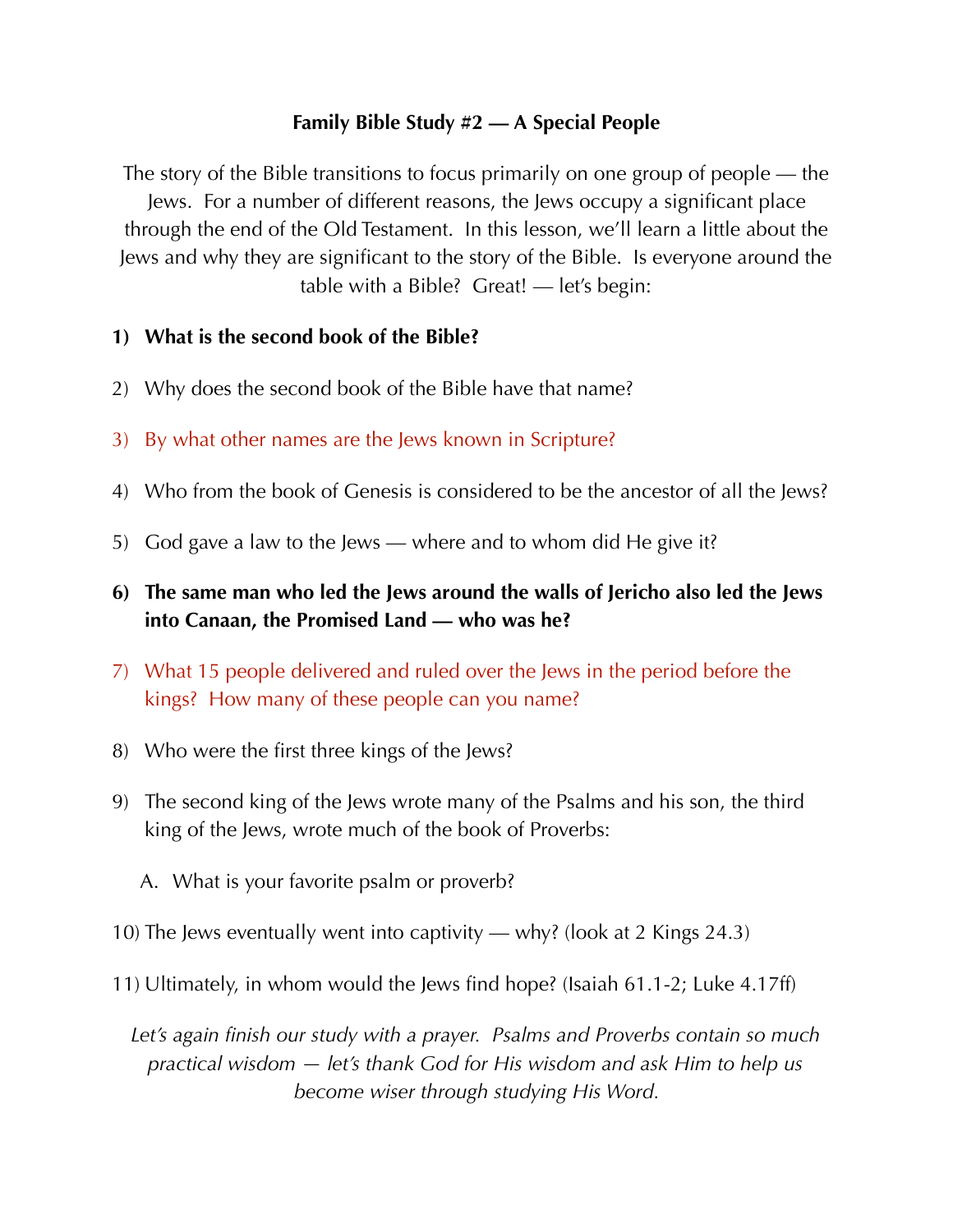## **Family Bible Study #3 — Jesus Arrives**

The central figure of all the Bible is Jesus. His arrival, prophesied about in the Old Testament, finally happens at the beginning of the New Testament. In this study we will look at the life of Jesus and why He should hold a special place in our lives. Take a moment to get around the table with your Bible, and let's begin:

# **1) What are the first four books of the New Testament?**

2) These books are often called "Gospels" or "The Gospel Accounts" — the word Gospel means "good news". What good news is contained in these books?

## **3) What were the names of Jesus' parents?**

- 4) Jesus performed several miracles throughout His life go around the table for two minutes and list all the miracles Jesus performed that you can remember.
- 5) Go around the table and answer these two questions: Which of Jesus' miracles do you find most interesting? and why?
- 6) Jesus taught in parables short stories in familiar language that had a singular point. Choose one of the following parables, read it together, and discuss it: The Sower (Matthew 13.3-9,18-23); The Good Samaritan (Luke 10.29-37); The Rich Fool (Luke 12.16-23); The Lost Coin (Luke 15.2-3,8-10)
- 7) Peter writes that Jesus "committed no sin" (1 Peter 2.22) why is it important that Jesus live a life without sin?
- **8) Peter was part of a group of twelve men who followed Jesus what were these men called? Can you name the rest of the twelve? (Bonus points if you can you sing the song! And more bonus points if you record a video!)**
- 9) All four gospel accounts contain the story of Jesus' death and resurrection:

### A. Why were these two events important?

*Through Jesus, we have been blessed — in our prayer tonight, let's thank God for the blessings that come into our lives through Jesus' life, death, and resurrection.*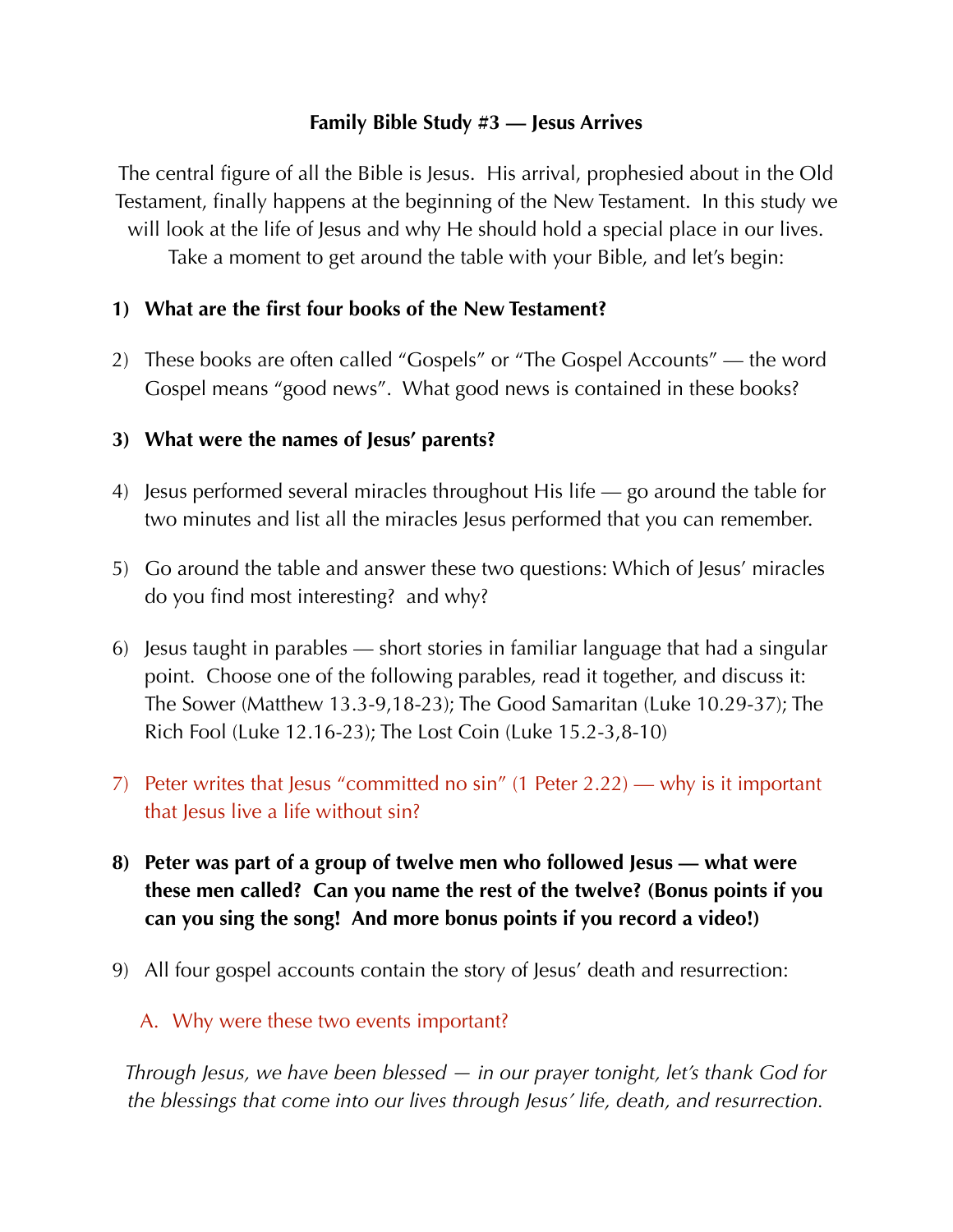# **Family Bible Study #4 — The Gospel and the Church**

After Jesus ascended into Heaven, there was more work to do. Through the Holy Spirit, apostles, prophets, and other godly people, the Gospel was shared (and continues to be shared) throughout the world. In this study we'll see how God's plan unfolded through the apostles, the church, and the Gospel. Do you have your Bible? Are you at the table? Let's get started:

# **1) Acts 1 records the story of Jesus' ascension — what does it mean that Jesus "ascended"? And where did He ascend?**

- 2) Acts 2 contains the story of the beginning of the church. Look at the following passages and notice some similarities with Acts 2:
	- 1) Isaiah 2.1-4; Joel 2.28-32
- 3) In Acts 2.47, "the Lord was adding to the church daily those who were being saved." What were people commanded to do in order to be saved in Acts 2?
	- 1) What does it mean to repent? **What does baptism look like?**
- 4) How does God call us to himself? (2 Thessalonians 2.14)
- 5) Part of God's plan for the church involves men who lead the local church what does God call these men who lead the local church?
	- **1) We have 5 elders at Judson Road can you name them?**
	- 2) Elders are often called shepherds what do these terms teach us about the role of elders/shepherds/pastors?
- 6) Read the following passages together and notice Jesus' relationship with the church — Ephesians 5.22-27; Colossians 1.13-18
	- 1) Who is the head of the church? How is the church described?
	- *The Gospel is so important to our relationship with God in our prayer tonight, let's thank God for the Gospel and ask for His help to draw closer to Him.*